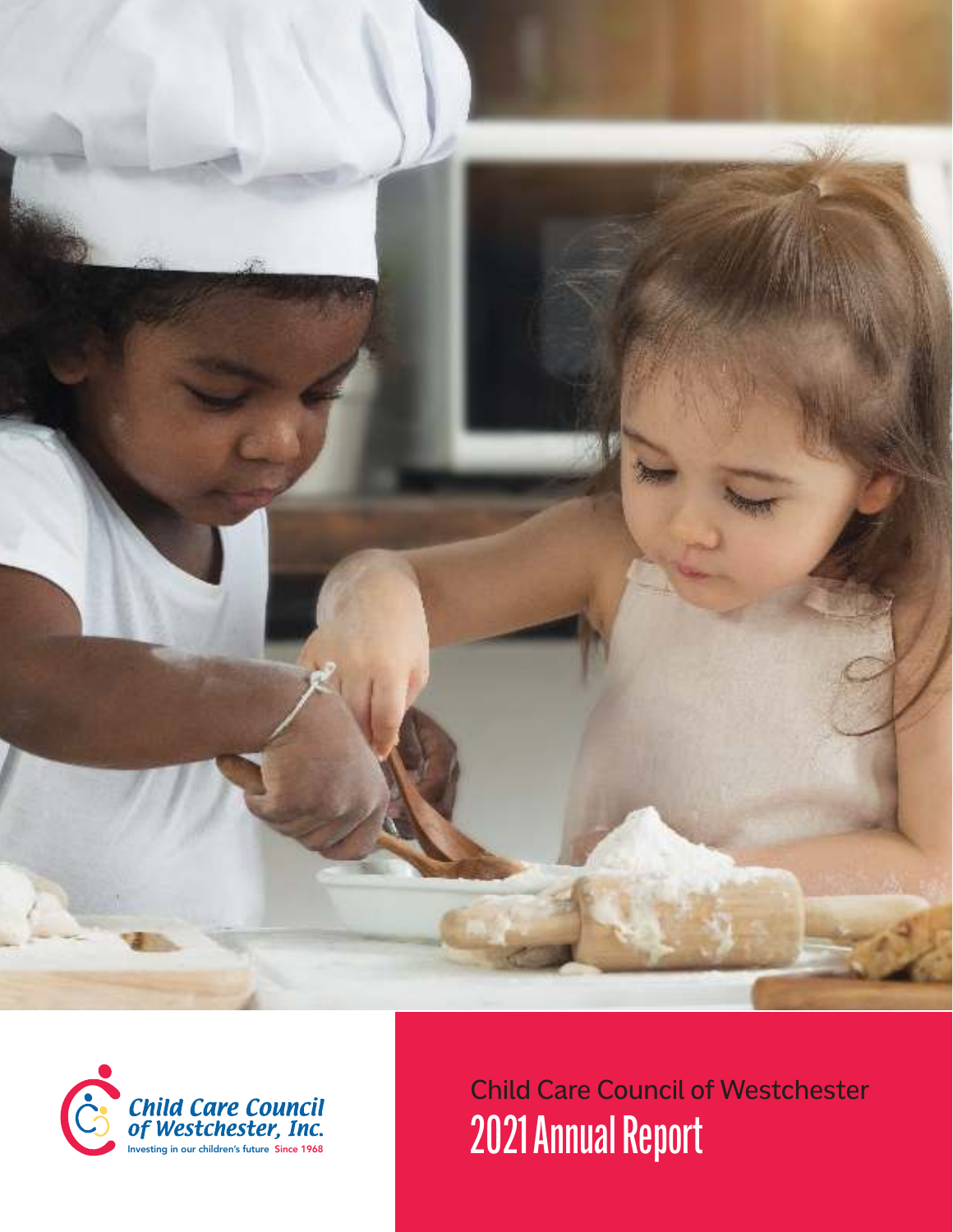# "

*I am very grateful for the support of the Child Care Council during the pandemic. The staff stayed informed on the ever-changing landscape of rules and regulations and provided much needed supplies! We appreciate the opportunities for training and professional development and the great support and knowledge of our health care consultant. Having a resource we can turn to makes all the difference. Child care is needed in Westchester County and child care centers need the Child Care Council of Westchester.* 

*The Child Care Council has been a pillar of strength for me over the past 20 years. During this dreadful pandemic they generously stepped in and gave great support to the child care community.*

*I appreciate all the dedicated employees at the Child Care Council. The Council has offered support for all providers, especially during the difficult and trying times over the past year. My program was open during the pandemic and the Council was always there, checking in to offer emotional and financial support to the families and to me. Keep up the great work.*

*The Child Care Council of Westchester has helped a lot over the years, providing great trainings and guidance at all times. Even through the pandemic, they made sure to help providers and all those in need. We are so thankful to be a part of this organization.*

*The Child Care Council of Westchester has been the most consistent and reliable resource throughout the COVID-19 pandemic. They have professional and caring employees.* "

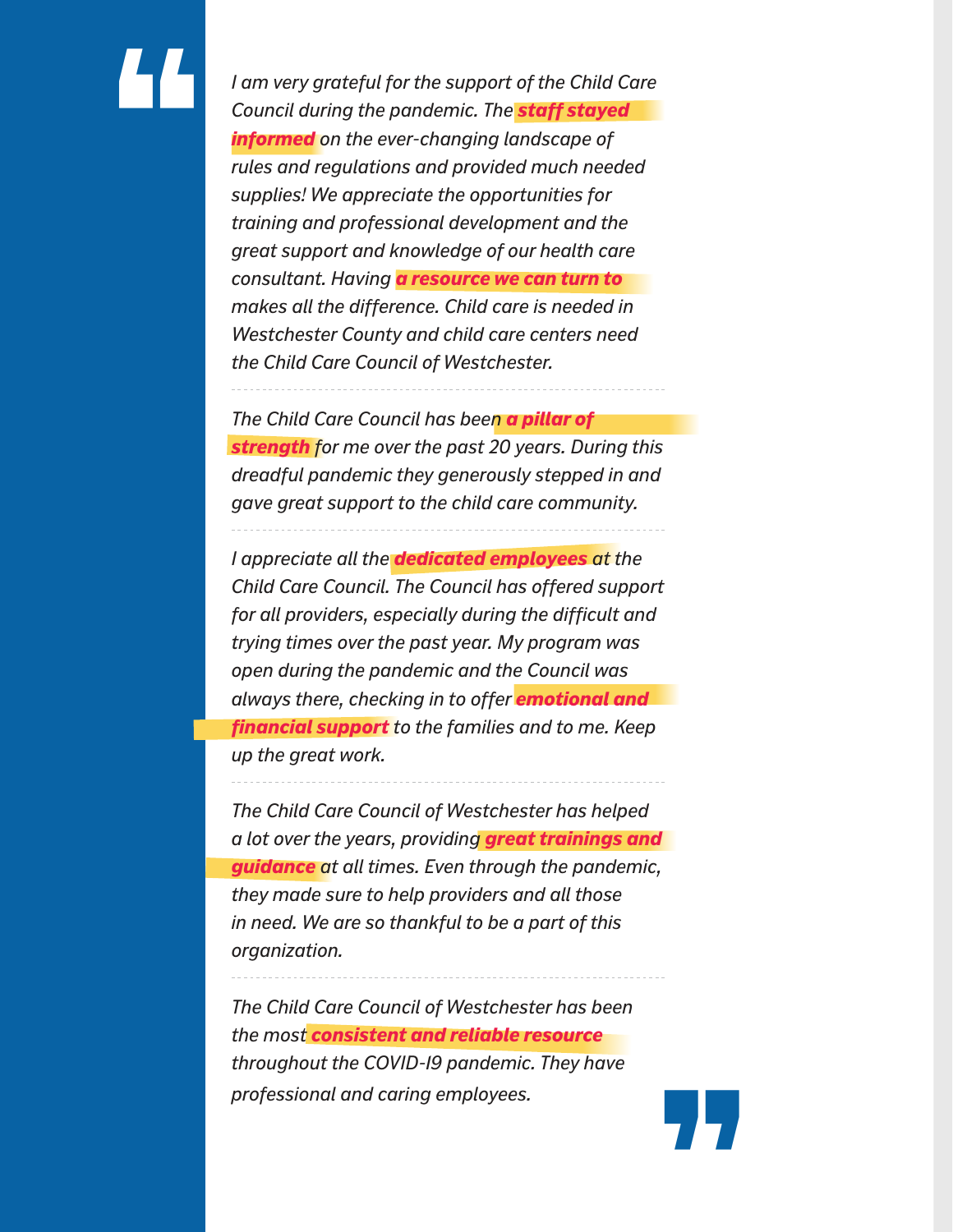# From the Executive<br>Director



#### **Child care is too important to be a luxury.**

- √ Working parents need child care to earn a living, build their careers, and further their education.
- √ Children are open for learning long before kindergarten. They need quality care starting at birth: freedom of movement, responsive support, stimulation, developmentally-appropriate books and manipulatives – and more. Only then will they thrive later… academically, emotionally, socially, physically, financially.
- √ A diverse and talented workforce where employers thrive and the economy grows is predicated on the participation of parents – including and especially women.
- √ Child care professionals are usually women, and the industry itself is a critical employer.

When it comes to child care, everyone is a stakeholder. If safe, quality care is not affordable and accessible, there are dire consequences: women driven from the workforce in record numbers (often sacrificing longtime earning potential and retirement savings), workforce shortages, children spending their days in front of the television or in unsafe conditions.

At the Council, we work on a broad scale to repair the broken child care system, while simultaneously meeting the daily needs of children, families, child care professionals and employers in our county. We are a small but mighty team of 41, and I would be remiss if I didn't call out the extraordinary work of our staff during the last two years since the pandemic began. Our regular work never stopped, and we stepped up to meet new and additional needs almost every day.

Of course, we do not and could not make this impact alone. We are grateful for the support of our dedicated Board of Directors, and all our nonprofit colleagues, donors, funders and elected officials from every level of government who are our partners in the truest sense.

Thank you,

1.le ko-

Kathy Halas

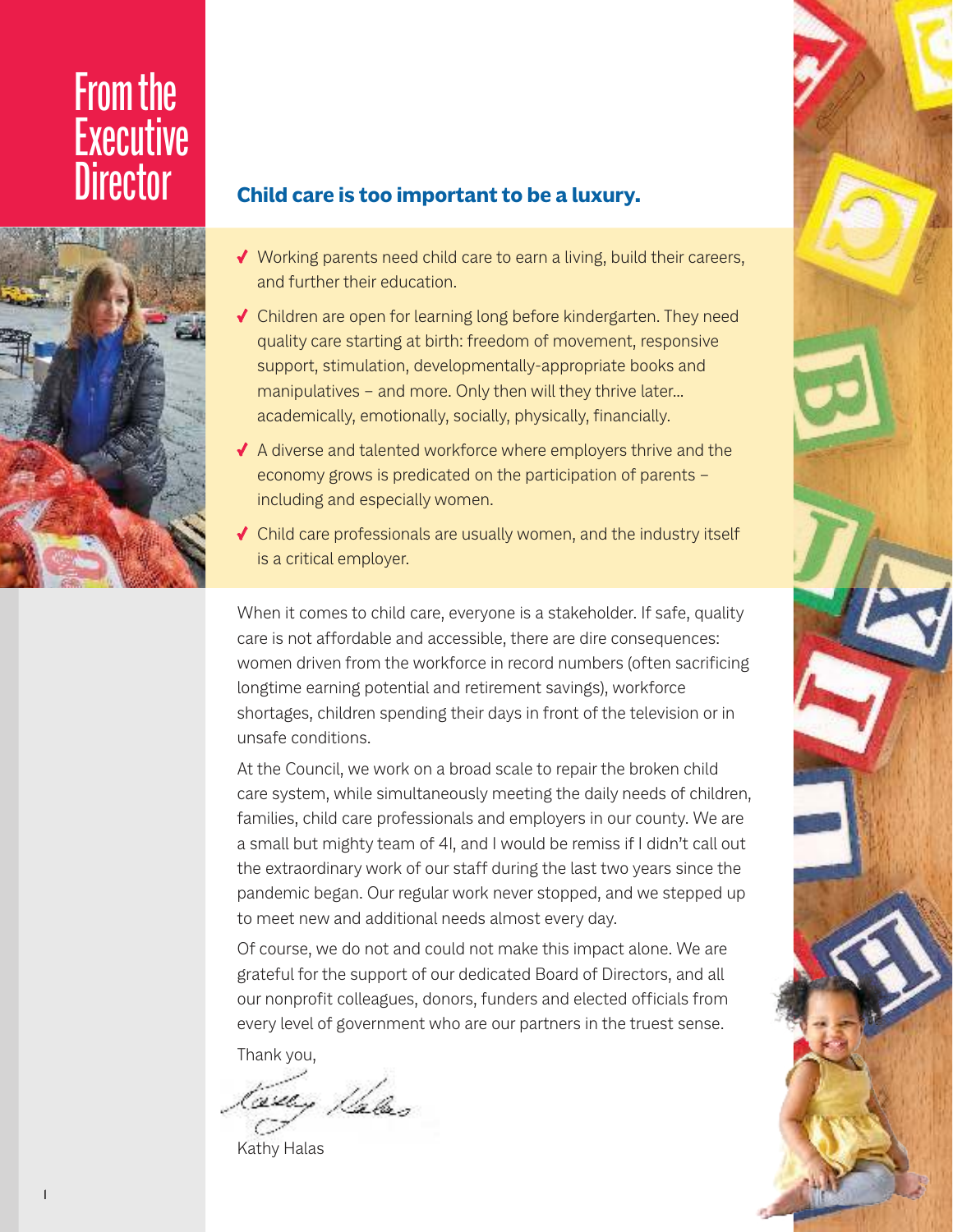# The Big **Picture**

The Child Care Council works with families to help them understand why quality child care is so important, what it looks like, and how to find and pay for it. And, we work directly with providers to help them run successful businesses and improve the quality of the care they provide. Keep reading this report for details about both.

But, we can only do so much inside a fundamentally broken system. So, at the same time, we advocate for meaningful investment in child care at the county, state and federal level. In 2021, we made exciting progress toward a more sustainable system.

# **Without Child Care,** We Can't Go To Work

## **Historic Advocacy Victory: \$10**<sup>+</sup> **Million for Westchester Child Care**

In the 2022 budget, Westchester County Executive George Latimer and the Board of Legislators made an investment in child care that will have a multi-generation impact for children, families and all of Westchester. It includes \$4.1 million to expand Title XX child care subsidy slots, \$3.3 million to reestablish the Westchester Child Care Scholarship Program, and \$2.5 million to raise the subsidy reimbursement rates for contracted child care providers up to NYS market rates.

How does this help? The scholarship will be available to families who earn just a little "too much" to qualify for subsidy, but not enough to afford child care. Child care providers will be closer to earning/paying fair wages, and able to provide better care. Long term, fewer Westchester families will struggle to meet basic needs (reducing the stress and trauma caused by poverty), more children will reach their potential, and Westchester will be safer and healthier.

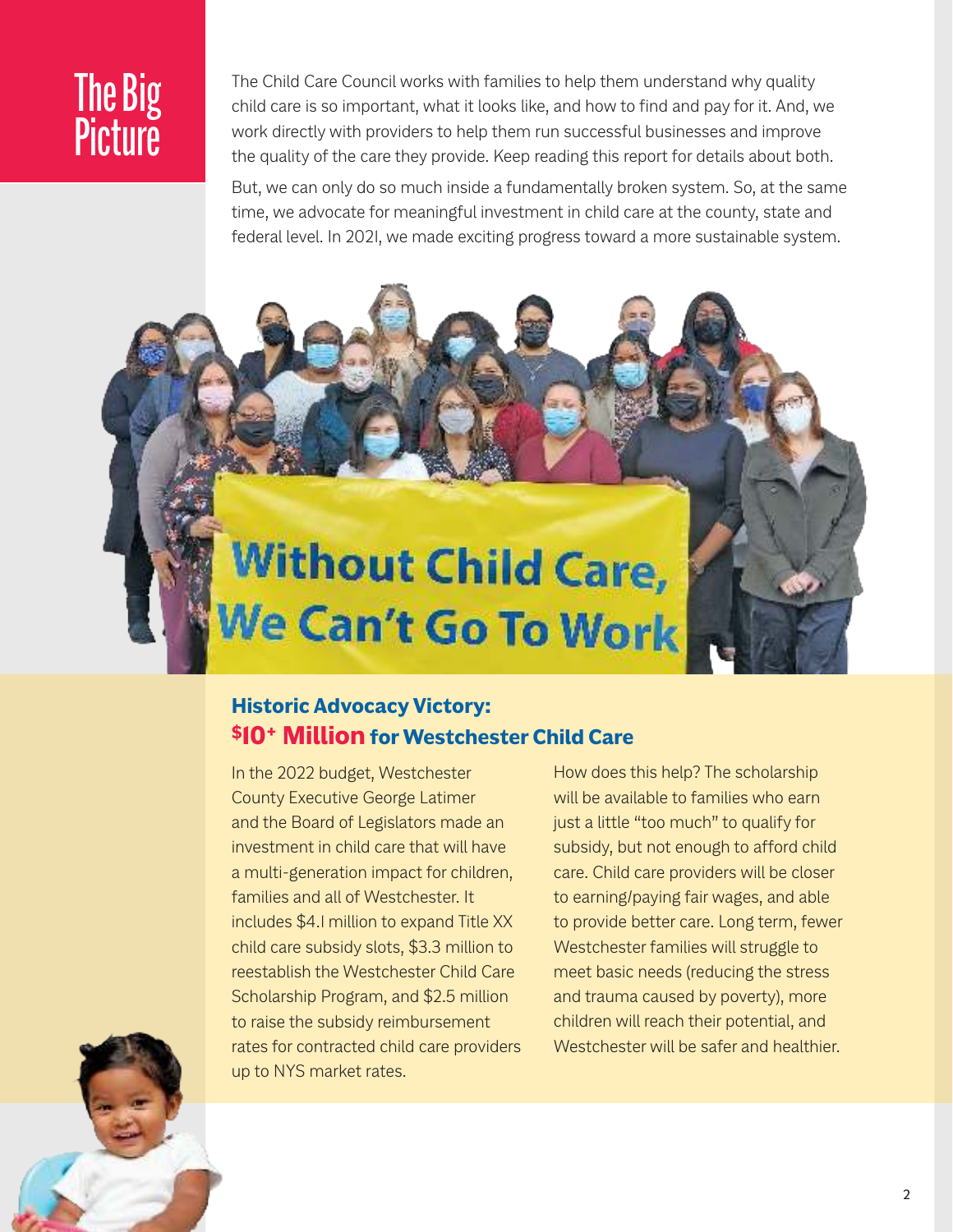#### **The Advocacy Process**



*More than 200 child care professionals, parents and business, community and nonprofit leaders gathered for the Westchester Child Care Advocacy Hour we hosted in October, joined by Ken Jenkins, Deputy Westchester County Executive and Ben Boykin, then Chair of the Westchester County Board of Legislators. We shared the findings from our Child Care Access Report, heard stories from business, child care and nonprofit leaders about the importance of child care, and made our "ask" for the County budget.* 





*Council Executive Director Kathy Halas advocated with and to elected officials throughout the year. She spoke at Senate Majority Leader Chuck Schumer's press conference about the Child Tax Credit, visited St. Peter's Child Care* 



*Center when they hosted Senator Jabari Brisport and Assemblymember Andy Hevesi on their "Child Care Listening Tour," presented at the New York State Legislative Women's Caucus with Governor Kathy Hochul, Assemblywoman Amy R. Paulin and Assemblywoman Sandy Galef, spoke at a press conference hosted by U.S. Senator Kirsten Gillibrand at the White Plains YMCA Early Learning Center, and joined Congressman Mondaire Jones at the Lois Bronz Children's Center to call for \$700 billion for child care in the Universal Child Care and Learning Act that he re-introduced with Sen. Elizabeth Warren. And, much more!* 

*We are so very grateful that the Business Council of Westchester includes child care in its list of legislative priorities each year. Child care is essential to business and our economy.* 









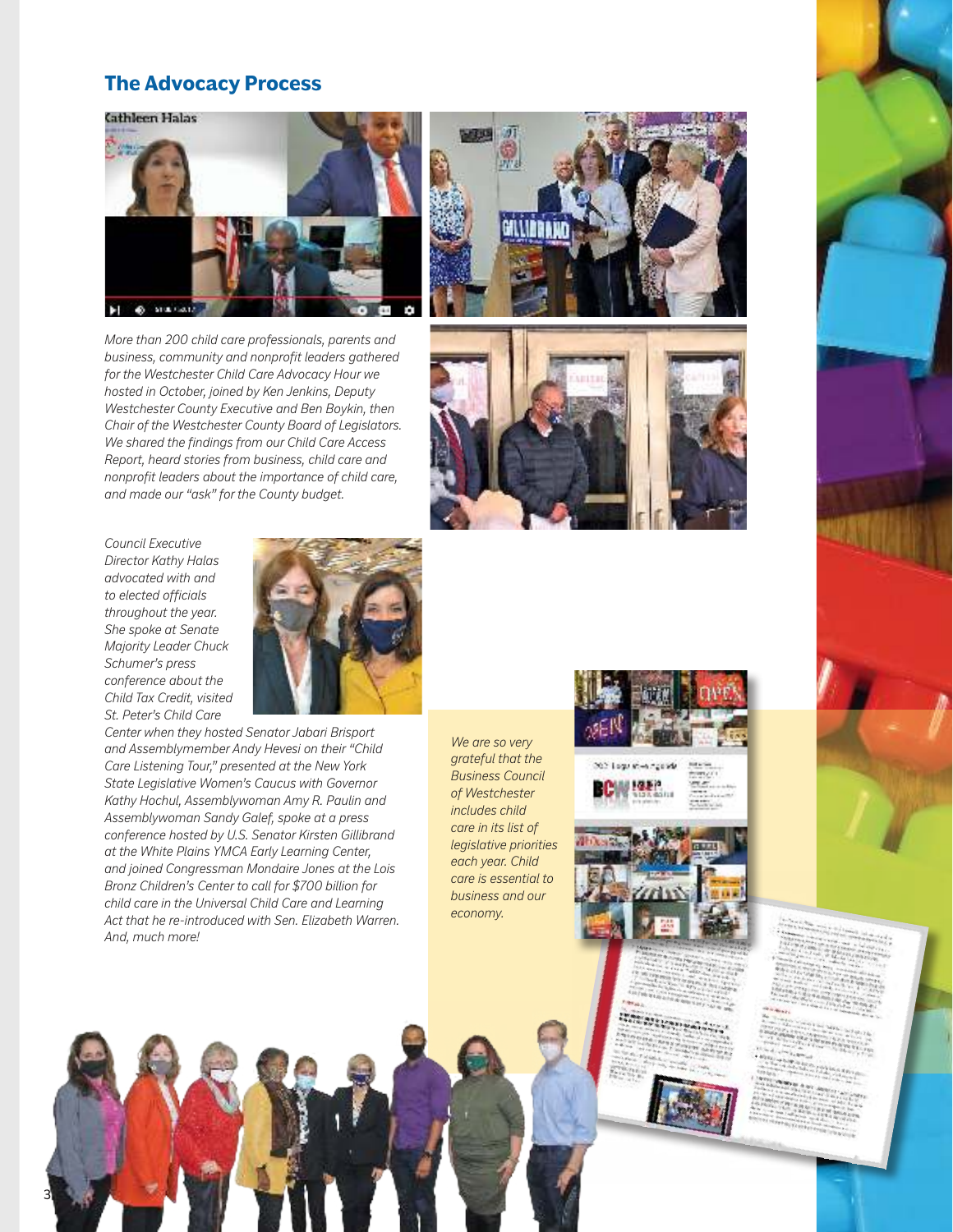# Day to Day: Keeping Kids Safe and Helping *<u>Eamilies</u>* **Thrive**





*One of our child care counselors working in person and virtually to provide resource and information to parents.* 



## **Connecting with Care**

We helped more than 2,300 families find and pay for child care in 2021!

- √ More than 1,000 families came to us for subsidy support services, and we helped 300+ with their application.
- √ We continued to administer CARES scholarships. In 2021, we awarded scholarships to 199 children in 148 families.
- √ From August to December, we paid \$248,000 to 45 providers through the Westchester Department of Social Services Child Care Scholarship, to support care for 93 children.

We relaunched our own Key to the Future Scholarship Fund in November and awarded four scholarships by the end of December. The eligibility was revised to include grandparents, victims of domestic violence, undergraduate students, and families without a home. That is, people who might miss out on subsidy or other scholarships.

## **Reaching Parents Through Their Employers**

We don't wait for parents to come to us, because too many don't know there's free help available. In 2021, we conducted special outreach to the employers of essential workers at local healthcare providers and nonprofits.

On a regular basis, our child care counselors participate in employee orientations and distribute materials to healthcare workers through major medical institutions. This year, we also presented at the annual meeting for the regional North Atlantic State Carpenters Labor Union.



## **Did You Know? We inspect child care providers!**

In 2021, we inspected 246 regulated and 26 legally exempt child care providers to check health and safety standards, and investigated 17 complaints from parents and others. And, as part of our work to administer the Child and Adult Care Food Program (CACFP) – designed to ensure children in care get nutritious meals and snacks – we conducted 199 food monitoring visits. We also enrolled 35 new providers in the program, designed and implemented virtual trainings for participants, and processed 2,799 menus and issued \$2,651,620 in meal reimbursements to in-home child care providers.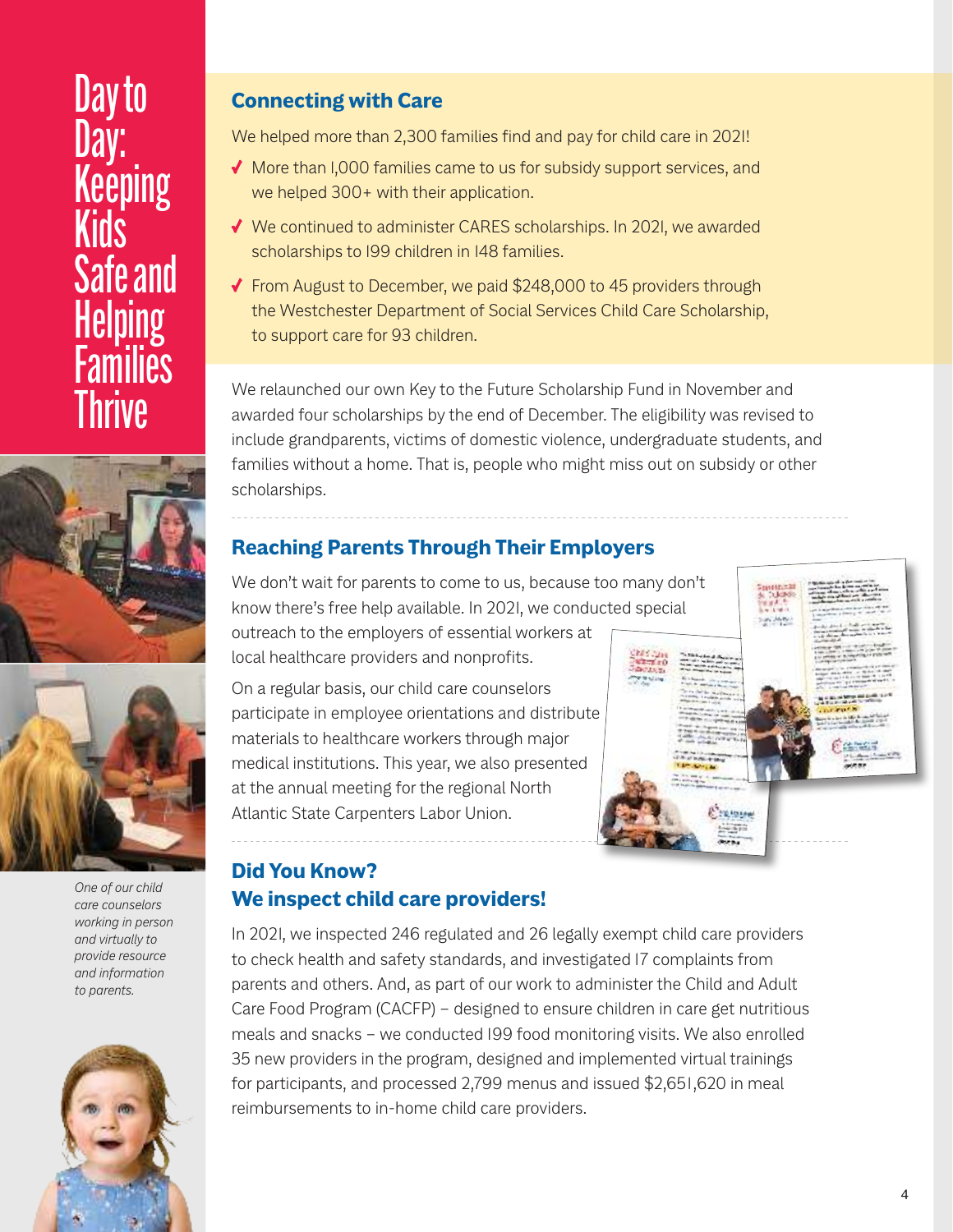

*Families get what they need* 

*Annual Toy Drive to benefit Toys for Tots*





*Volunteers from PGA Superstore were book-sorting superstars!*

*Student volunteers from Manhattanville College helped distribute books to families at our first Book Fair.*

#### **Above and Beyond**

Families have needed additional support for the last two years. So while our job is "child care," we stretched far beyond our typical scope of work in 2021:

- √ Thanks to monthly deliveries from 914Cares, we regularly distributed diapers, wipes, books and more.
- √ In partnership with Feeding Westchester, we supplied food to more than 100 families each month. Our staff volunteered their time to unload trucks, pack bags and distribute to child care programs. We also provided grocery store gift cards during the holiday season thanks to the Frog Rock Foundation.
- √ With generous funding of the Westchester County Office for Women, we created and distributed "Basics" kits to families: a month's supply of diapers and wipes, baby blankets, towels and crib sheets, along with a supply of wonderful children's books donated by Gardner Media.

*Thanks to Nonprofit Westchester for recognizing these efforts! We were honored to be selected as a 2021 Organization Changemaker, for going "above and beyond with innovative approaches in partnership and collaboration to ensure that our Westchester communities remain thriving." Throughout the pandemic, every request from a parent or child care provider was met with creative problem-solving, innovative solutions, and a selfless determination to just step up and get it done.*

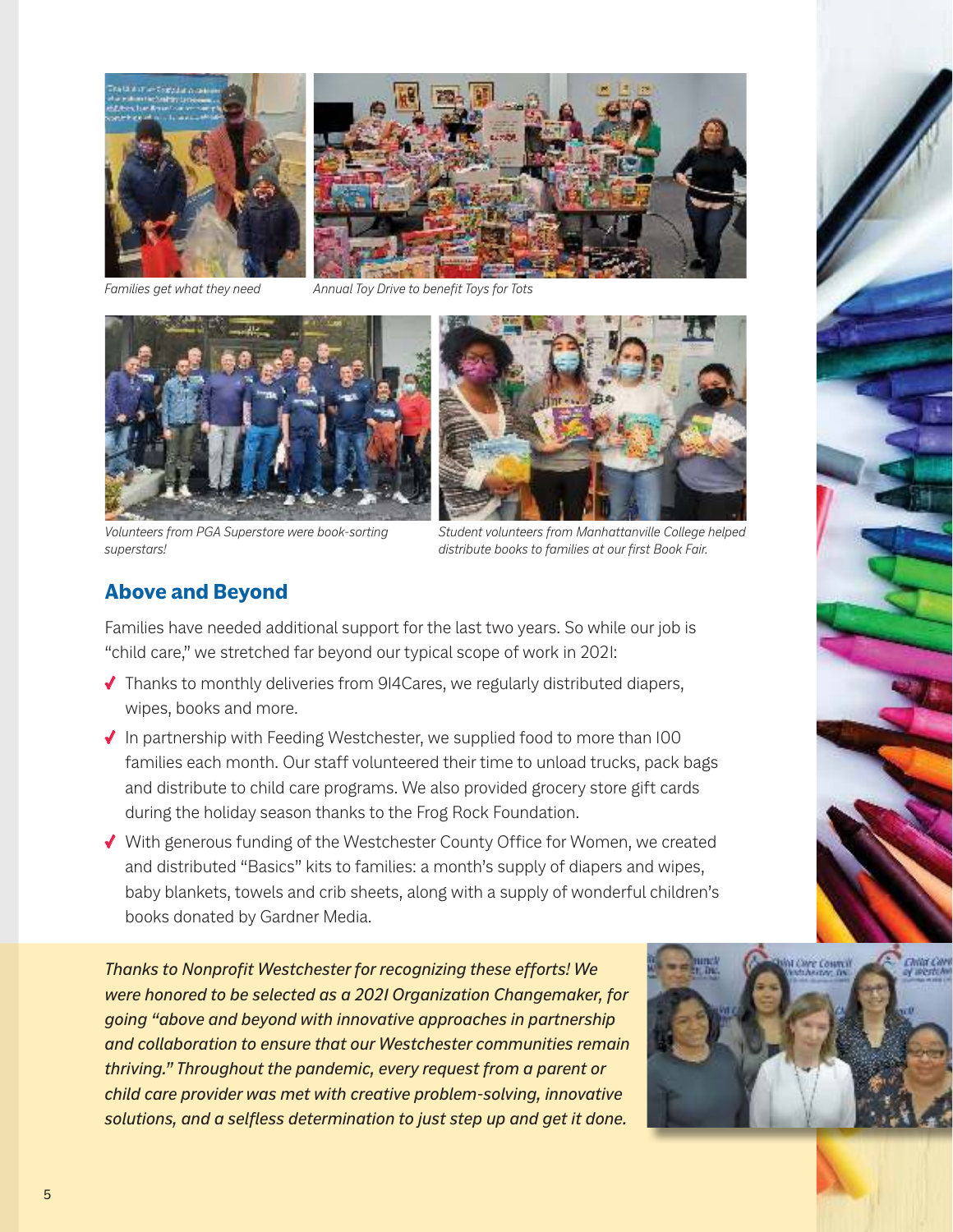

*Special thanks to Assemblywoman Amy Paulin for a grant that enabled us to provide a range of important health and safety resources to child care programs.*

### **Health and Safety First**

58 child care programs received direct Health Care Consultant Services. We approved/updated 126 Health Care Plans, and conducted 81 site visits to help child care providers comply with regulations concerning:

- √ Health and infection control
- √ Health care plans
- √ Administration of medication
- √ Care of infants and toddlers
- √ Care of mildly ill children
- √ Special health care needs, including asthma, allergies, diabetes, and seizures

We also updated all plans and policies to be in compliance with Elijah's Law, which authorizes legally exempt group programs to stock non-patient specific epinephrine auto-injectors and changes the schedule of visits by a health care consultant for programs administering medication from every two years to every year. The law is named after 3-year-old Elijah Silvera from New York City, who died after he was given a grilled cheese sandwich while at day care despite having a known severe dairy allergy.

In 2021, our team registered 23 new child care programs, and renewed 45. We also processed 313 enrollments/re-enrollments for legally exempt providers.

Nearly 250 child care providers maintain membership in the Council, we have 3,480 as email subscribers who rely on us for resources, and many non-members (future members!) participate in trainings. Here are just a few ways we helped them continue their professional development in 2021:

- √ 20 group family providers and center classrooms enrolled in the "Joy of Exploration," funded by the Sexauer Foundation, received training and materials to help them build engaging and developmentally-appropriate curriculum focused on transportation, gardening and weather.
- √ 12 Spanish-speaking providers received training, intensive technical assistance and materials in year four of the Quality in Action Program supported by the Mother Cabrini Health Foundation and the St. Faith's House Foundation. The families in their care also received emotional support, resources, guidance on child development, help with referrals and more through a bilingual Mental Health Specialist through FSW.
- √ Two groups of professionals, working with infants/toddlers or preschoolers, took our 9-month course to qualify them for the national Child Development Associate (CDA) credential.
- √ Nearly 200 professionals attended our two virtual conferences:
	- Spring Infant Toddler Conference: "Building Resiliency in Uncertain Times"
	- Fall Early Childhood Conference: "Rethinking Play: Bringing Joy Back into Learning"

Day to Day: Helping **Providers** Improve **Quality** and **Support Families** 

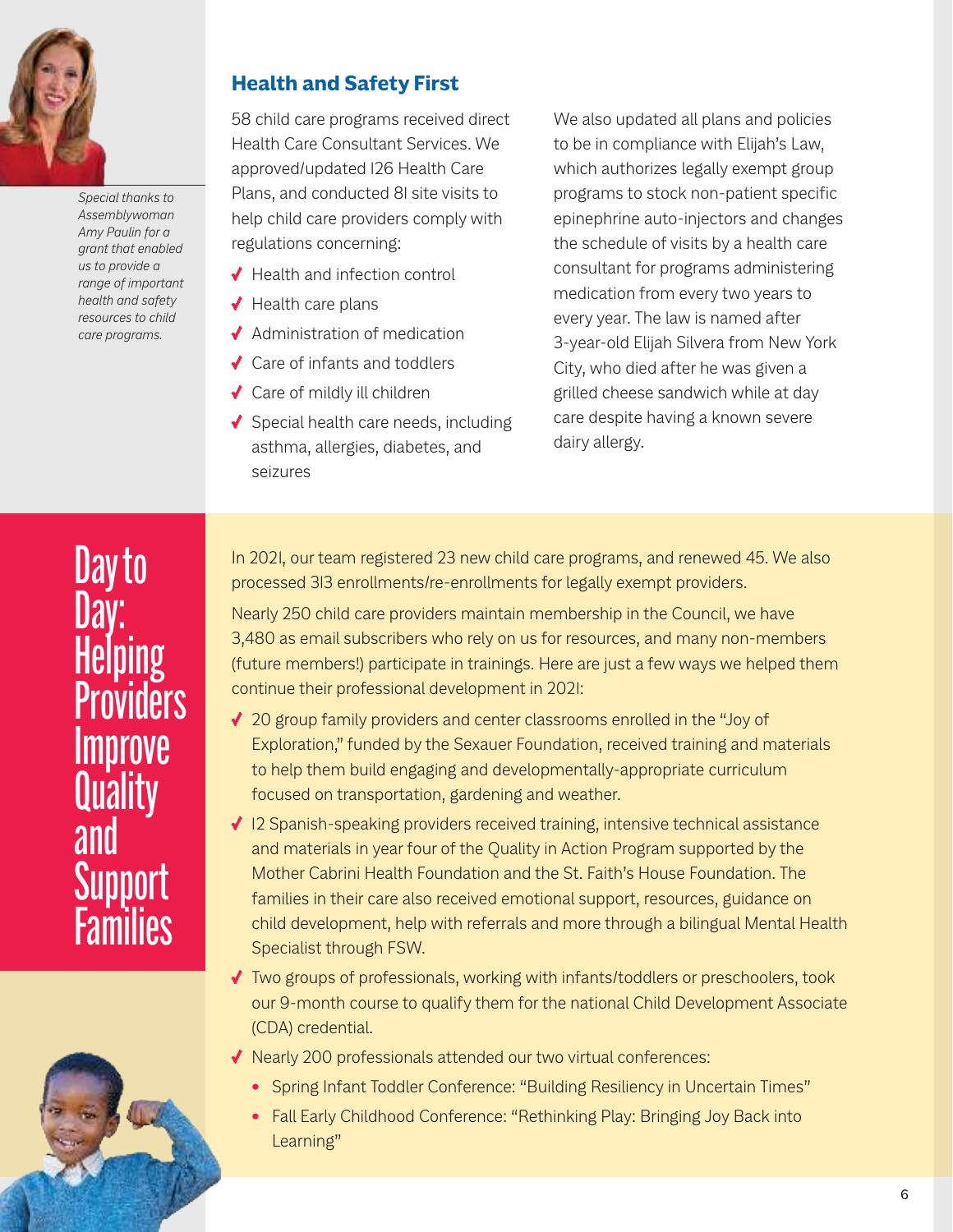



*Joy of Exploration*



*Infant Toddler Teacher Network meeting CPR and first aid training*

- √ We conducted hundreds of virtual trainings in 2021, on topics ranging from fostering empathy and resilience to core business operations. And, we resumed in-person intensive technical assistance projects to support programming in infant, toddler and preschool classrooms as well as family child care programs.
- √ We're so proud that 8 Group Family programs have earned the Caring Spaces endorsement, and 19 more are on their way. We provided training, evaluation, assessment and equipment to all programs as they completed this important initiative to improve infant environments.





*Spanish-speaking providers learning new developmentally-appropriate art projects to do with children in their care.*

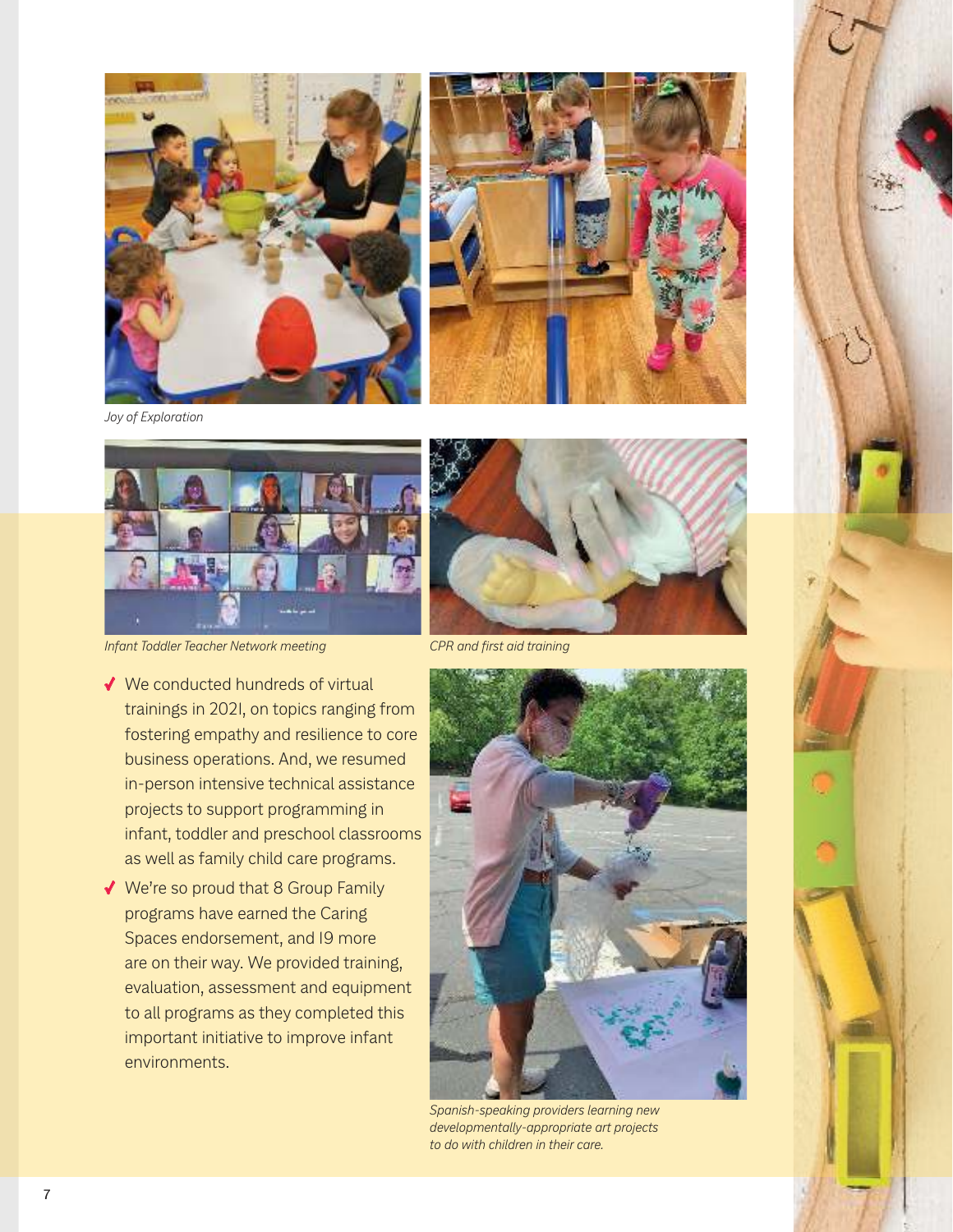## **Stabilization Funds**

With our help, 600+ child care providers accessed more than \$45,000,000 in federal American Rescue Plan stabilization funds through the New York State Office of Children and Family Services.

#### **More Responsive**

We launched the Child Care Advisory Council, a group of 20+ plus child care professionals who meet regularly to advise us about issues facing their industry and how we can help, and to lend their voices to our advocacy work. We quickly learned that one of the biggest concerns is lack of staff to operate at full capacity. While deep issues regarding wages within the industry need to be addressed through government funding, we reached out to the public through legislators, colleges, libraries, community organizations, virtual career fairs, employment websites and media outlets, encouraging qualified applicants to consider a career in child care. We connected aspiring child care professionals with employers on our website, and offered free training through our partnership with Westchester County.

#### **Prioritizing mental health and social/emotional development**

Our Infant Toddler Mental Health Consultant provided one-on-one support to help child care professionals build coping strategies, solve problems, work more closely with families, and ultimately improve their capacity to provide responsive care.



# **Some** Good Stuff!

## **Congratulations to our 2021 Early Education Hall of Heroes Inductees**



*Carla Casanga, Pelham Children's Center*



*Gina Egan, Weekday Nursery School United Methodist Church*



*Adrienne Harper, Jump For Joy Day Care Center, Inc.*



*Debbie Imperia, Harrison's Children's Center*



*Dawn Meyerski, Mount Kisco Child Care Center, Inc.*



*Ana Rojo, Little Angelicals Day Care, Inc.*



*Y-COP of Mount Vernon, Inc.*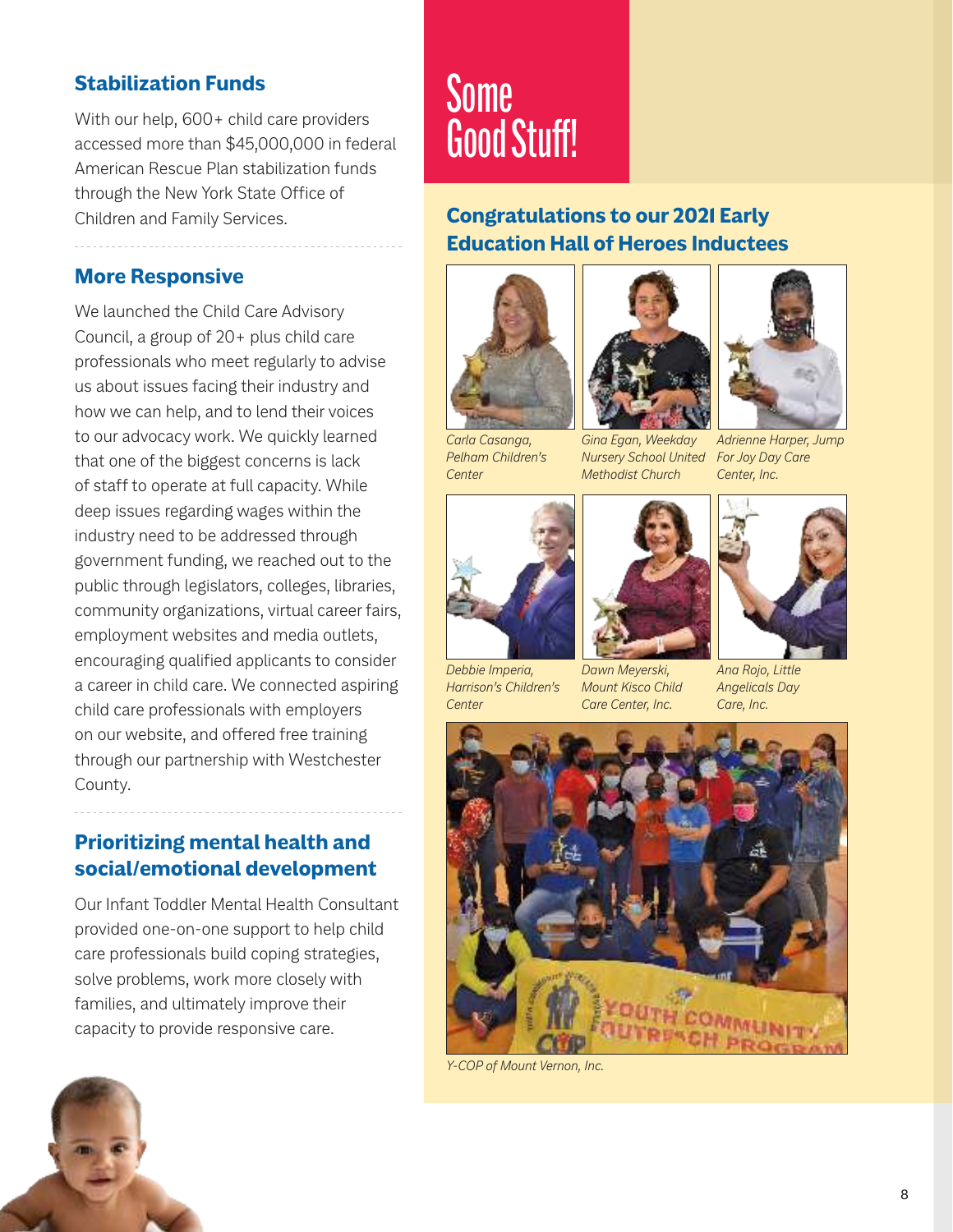## **We Love Our Interns**

Students and volunteers from Manhattanville College, College of Westchester and VolunteerNY joined us to help out in 2021.

*"I am grateful that I had an opportunity to do my internship at the Child Care Council of Westchester. I was able to experience what it would be like working in an office environment. Everyone was very respectful and welcoming to me. They also assisted me with any issues or questions I had. I was able to work on time management skills; meeting deadlines in a fast paced work environment. I feel as though this will be expected of me by future employers. This internship has helped me discover my strengths and weaknesses and how to improve in areas I'm struggling in. Overall, I had a wonderful experience working at the Child Care Council of Westchester."*

#### **Week of the Young Child**

We celebrated the Week of the Young Child all month long in April 2021, with virtual cooking classes, a virtual wellness day, and more.

### **Congratulations**



Congratulations to Carmelita Bota and Jami Flynn, who earned their New York Association for the Education of Young Children (NYSAEYC) Teaching Credential in 2021. Our Professional Development department now has five full time credentialed trainers and three credentialed CDA instructors!

## **A Star Among Us**

In 2021, we celebrated Juanita Pope's selection as a Business Council of Westchester 40 Under 40 Rising Star!



### **We Couldn't Do It Without You**

Our thanks to Westchester County (Office for Women and the Department of Social Services), NYS Office of Children and Family Services, United Way of Westchester and Putnam, Feeding Westchester, 914CARES, the Glick Shoolman Foundation, the Frog Rock Foundation, the Sexauer Foundation, Bundles of Joy, the Westchester Human Resources Management Association, NYS Assemblywoman Amy Paulin, NY Hospitality Group, Gardner Media, PGA TOUR Superstore, and many generous community members who donated funds and materials for families in need. To see a full list of funders and donors, turn to pages 10 and 11.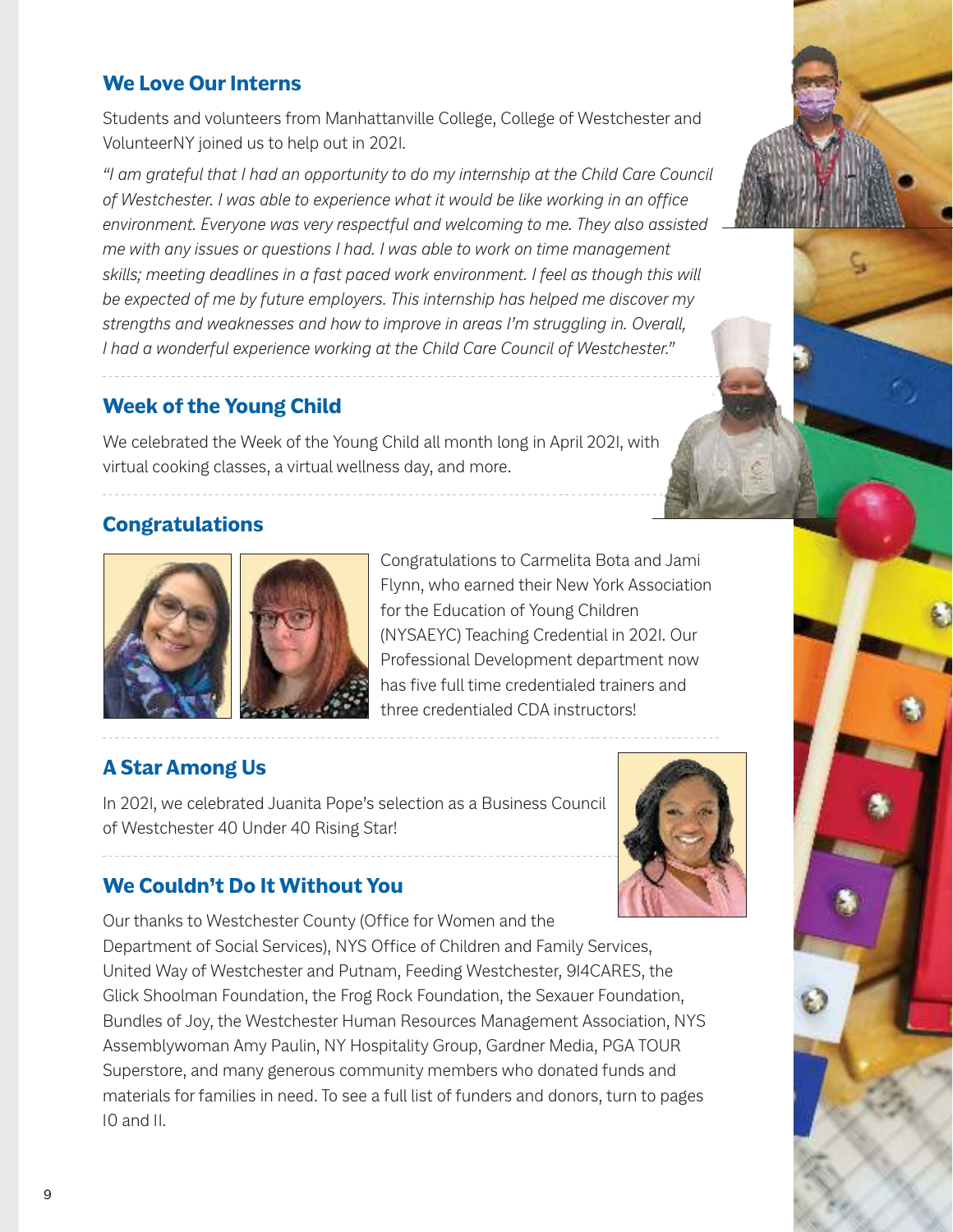# **Contributors**

**We are immensely grateful for your vital support!**

July 1, 2020 - June 30, 2021

#### **Business Supporters**

Adelphi University The Arc Westchester Assured Partners Northeast, LLC Athena Montessori Children's Program, LLC Atlantic Development Group AtwoB Bettina Equities Management LLC Boston Portfolio Advisers Business Council of Westchester Captain Lawrence Brewing Company Chappaqua Cleaners and Tailors College of Westchester Concept: CARE, Inc. Country Childrens Center The David J. Yvars Group Dennis Noskin Architects Early Care & Learning Council Entegris, Inc. Entergy Events by Naijel Express Mobile Galvanize Worldwide Goldman Sachs Harrison Children's Center Holistic Learning Center In Better Words Marketing JDM Benefits Jill Singer Graphics King & Spalding Lakeshore Learning Levitt-Fuirst Insurance LGI Forensic Engineering, P.C. Madison Square Garden Maier Markey & Justic LLP MassMutual Montessori Children's Center Mount Kisco Child Care Center Nana's Place Family Child Care Navis Wealth Management Nicholas & Lence Oak Lane Child Care Center OLA Consulting Engineers Pediatrics of Sleepy Hollow Pelham Children's Center, Inc. People's United Bank Pitney Bowes PKF O'Connor Davies LLP Reinforcing Supply Shake Shack

Simone Development Companies Stone Home Inspections, LLC Stop & Shop Thompson & Bender TOMA United Corporate Services Weekday Nursery School Westchester Community College Westchester Institute for Human Development Westchester NY Moms Workforce Development Institute Y-COP of Mt. Vernon YMCA of Central & Northern Westchester York International Xylem Anonymous (2)

#### **Sponsors**

Alliant Employee Benefits CG Industrial Safety Clarfeld | Citizens Private Wealth Colina Properties LLC The Cookware Company The D'Emic Family ENT & Allergy Associates Kramer Day The Krase Family M&T Bank Polaris Properties Prager Metis Berry & John Ravitz RXR

#### **Dream Builders**

Jessica Apicella Susana D'Emic Salli & Bruce Figler Zoey Guzman Kathy Halas Deloris & Patrick Hogan Dr. Emily Koelsch & Todd Rebori Christie Noelle & Scott Krase Joseph Marchese Camille & Joseph P. Murphy Modupe Otelaja Eric Pasinkoff Eric M. Saidel & Sarah Goldstein L. Jeffrey Samuelson & Wendy H. Samuelson Samantha Vecchiolla

#### **Individuals**

Patricia Keegan Abels Denisha Alphonse Mr. & Mrs. Robert Anderson Sara Annopolen Jane Aoyama Jessica Apicella Anthony Arnerich Amir Asadi Debbie & Glenn August Regina Bagdasarova Bobbi & Simon Baker

Nancy Balaban Mitchell Bard Michael Barr Idie Benjamin Matt Beyers Eric Bloom Karen Blumenthal Susan Botchman Mary Ann & Tom Boustead Hon. Noam Bramson Linda H. Bresler Helaine Brick-Cabot Michelle Brody Andrea Brown Heather & Joshua Brumberg Hon. David & Lara Buchwald Mr. & Mrs. Howard Burkat Lindsey Byrnes Mr. & Mrs. Greg Calnon Dorothy Cameron Harry Cameron Kristopher Carney Kristi Cassels Andrew R. Castellano Jason & Christina Chapin Dr. Gregory Chartier Howard Chew Joeyee Ching Caroline Cho Theresa Cifali Kathryn Cifone Robert A. Clarfeld Mary Jo Collabolletta Maureen Connelly The Connelly Family Bette Coppola John Cosgrove Donna Cuiffo Diana Cusumano L. Danielle Cylich John M. Danish Joseph Danniballe Devon Day Anthony Demetracopoulos Susana D'Emic Gianni DiFroscia Vito DiMatteo Marc DiTomaso Lewis Dolin Brian & Christine Duffy Richard Duffy & Laura Powers Heather Duncan-Carter Margot T. Elkin Mary Ellis Lisa Emrick Ann Marie Evanko Michelle Falcone Paul Fegan Nicole Ferrari Lisa Ferry Salli & Bruce Figler Helene Fine Andrea Fortuno Meredith Foy

Georgia & Ron Frasch Diane Freedman Lisa Galletta Angie Ganser Jagdish Garg Maria Gaudelli Helene Gaynor Gerald & Leslie Geist Rob Genovesi Joanna Gentile Michael Gibson William B. Ginsberg George Gipp Maria Gjokaj Dani Glaser Randy Glick Allyson Gold Morris Gold Lisa & Michael Goldman Naomi Goldman Alyce Gorch Liz Gordon & Neil Lowenbraun Dr. Marsha Gordon & Eli Gordon Wayne Gosnell Jody & Allen Greenbaum Carol Greenberg Helene & Tom Griffin Megan Grinpas James Guiney Susan Guiney Shweta Gupta Benita Guzman Zoey Guzman John Halas Kathleen Halas Michael Halas Bret Halverson Adrienne Harper Lottie Harris Dumindra Hathurusinghe Mr. & Mrs. Stratton Heath Lori Helwing Peter Helwing Donald Hildebrand Christine Hjorth Deloris Hogan CarlLa Horton Irene Hreyo Sharon B. Hurley Dan & Pat Huxley Daniel Huxley Christine Iacovello Laura Rey Iannarelli Debbie Imperia Maria Imperial Marilu Irizarry Bob Irving James & Gail Isenberg Anne Janiak Lucas Jeannot Jamie Jensen Delores Ji Ji Dr. Patricia Vernette Jones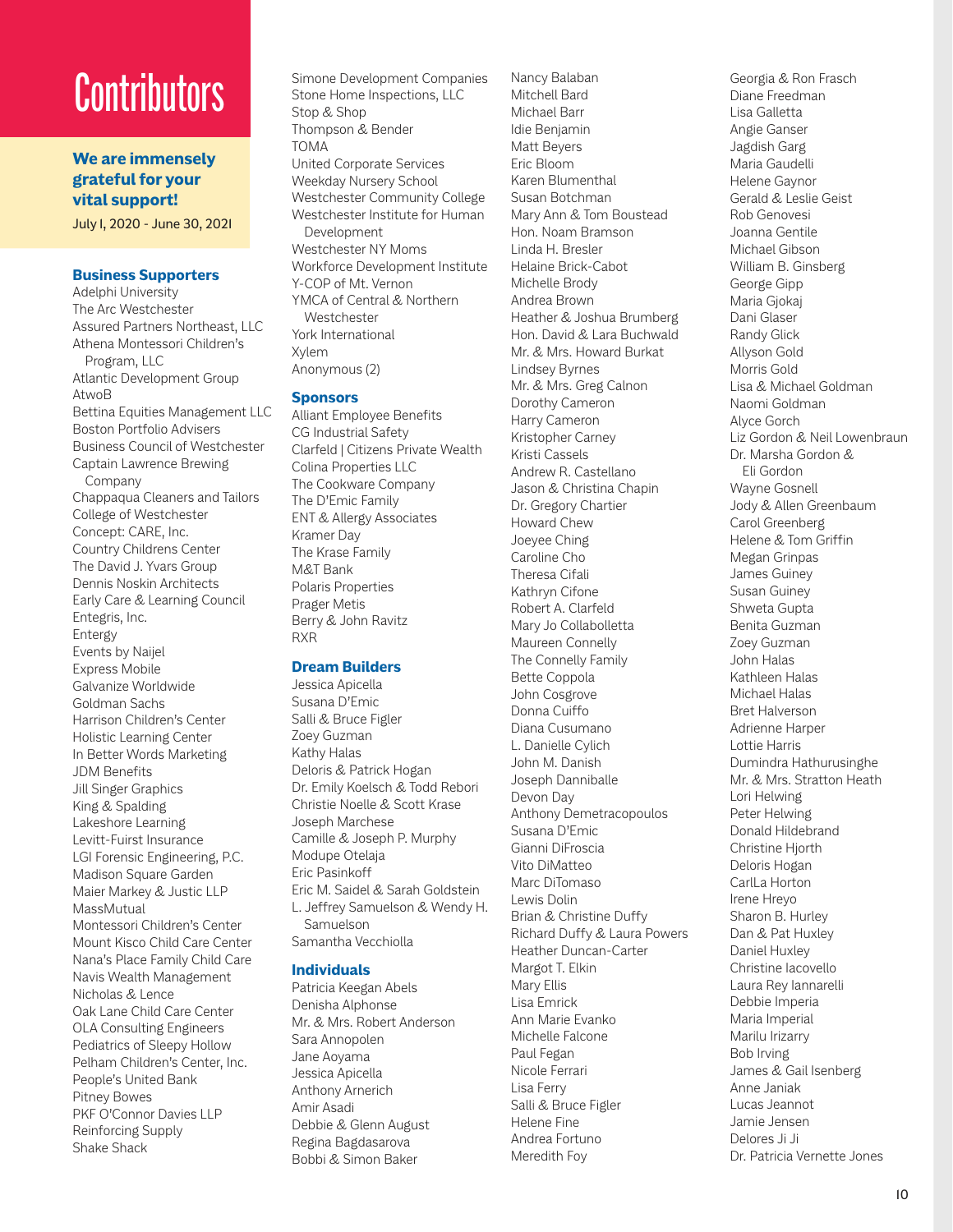Anthony Justic Tracy Kay Adina & Jeff Keller Damyn Kelly Diann Cameron Kelly Edwin Kelly Myra Kelly Miriam Kerness Rhonda S. & David L. Kershner Heather & Neeraj Khemlani Sara Kindler Basia Kinglake Nidhi Kissoon Zalamoon Kissoon Dr. Emily Koelsch & Todd Rebori Victoria Koelsch Rhona Kochman Lisa Koh Steven Koltes K.T. Korngold Arin Krase Brian Krase Christie Noelle & Scott Krase Piper Krase Mr. & Mrs. Jesse Krasnow Jonathan Kreiness Korey Kross Allison Lake James & Mary Larkin Barbara Latwin Eric & Dana Lawless Lizanne Lawless Robert & Debra Lawless Cristóbal Lehyt Barbara Lerman Mr. & Mrs. David Lerner Shari D. Lewis Karen Lika Dr. Anne Lillis Arnold Linhardt Laura Loffredo Paul & Chris Loffredo Patrick Lynch Huguette Machbitz Marc Machbitz Frank Magnante James Malone Joseph Marchese Joseph Marchese, Jr. Oliver Martell Elizabeth Marwell Louise Masarof Lori Mazzagatti Jane McCarthy Jill & Christian McCourtney Tuesday Paige McDonald Justin & Claire McEvily Maureen McEvily Vivian McPartland Adrienne Meyer Dawn Meyerski Howard Milbert Hillary Millman Margaret Millman

Penny Mitchell Shiho, Makiko & Fumio Miyanaga Dina & Paul Monte Julia Moore Donna Morrison Camille & Joseph P. Murphy Beth Natko Michael Neeley Latasha Nias Marie Nobile James Nuttall Rosamond O'Connor Abiola Okeowo Olutoyin Okeowo Rose O'Nell-Suspitsyna Danielly Ortiz Modupe Otelaja Juan Paez Deborah Pagnotta Eric & Maureen Pasinkoff Polly Peace Ralph E. Penny Phyllis & Brad Perkins Terry Davis Perl Leah Peskin Nicholas & Jill-Marie Pirrotta Joe Pizzimenti Sigita Plioplys, MD Jillian & Michael Pohly Susan Golob Poltarak George Pompilio Gloria Pope Will Poppe Fran Porcaro Paul Psaila Ronnie Ram Laura Ramsey Shannon Rand Mr. & Mrs. Charles Rauch Karla Rauch John & Berry Ravitz Whit Rawlinson Kurt & Nicole Rebori Rose & Daniel Rebori Marcia & Steve Rempell Nelson Rivera Steve Rizzi Angel Rodriguez Helena Rodriguez Lizbeth Rodriguez Cassie Rolnick Andrea Romstad Brian Rosen Eugenie Rosenthal Thomas Rotko Dr. Nasrin Rouzati Wendy & Lewis Rubin Craig & Jennifer Ruoff Eric M. Saidel & Sarah Goldstein Marc & Sheryl Saidel Mr. & Mrs. Alex Salomon Emily Saltzman Debbie & Jeff Samberg

L. Jeffrey & Wendy H. Samuelson Meredith Samuelson Mike Samuelson & Dr. Meghan Drummond Samuelson Barbara Schainman Karen Schatzel Fred & Samantha Schwam Mr. & Mrs. Andrew Schwarz Mary Lou Sgro Wendi & Ira Silverman Ann Rose Simon Terri Simon Jill Singer Serena Singh Joanne Smith Pete Smith Laura Sosinsky Michele Soto Mr. & Mrs. Randall Souviney Leonard Spano Susan Spar Gary & Jill Spieler Doris Stanley Carol & Thomas Staudter Susan Steeg Leonard Stern Evelyn M. Stock Stewart Strauss Benna Strober Glora Strunin Karen St. Vil Andrea & John Sullivan Jennifer & John Sullivan George Suttles Maureen Syracuse Vivian Taylor Lisa Theiss Cindy Thornton Michael Tom Loriel Townsend Keira Treanor Elizabeth Trepp Kenneth Tucker Judith Valadez Linda Vecchiolla Samantha Vecchiolla Danilo Vicioso Joseph Vineis Adam Wallach Kim Walton Ronnie & Jesse Weinberger Julie & Todd Weiser Mr. & Mrs. Mark Weiss Paulette Lambert Weiss Greg Werlinich Brad Williams Frank Williams Henry Wilson Jeff Wund Steven Wysmuller Evelyn & Andrew Yang Michael & Lorraine Zupon Anonymous (3)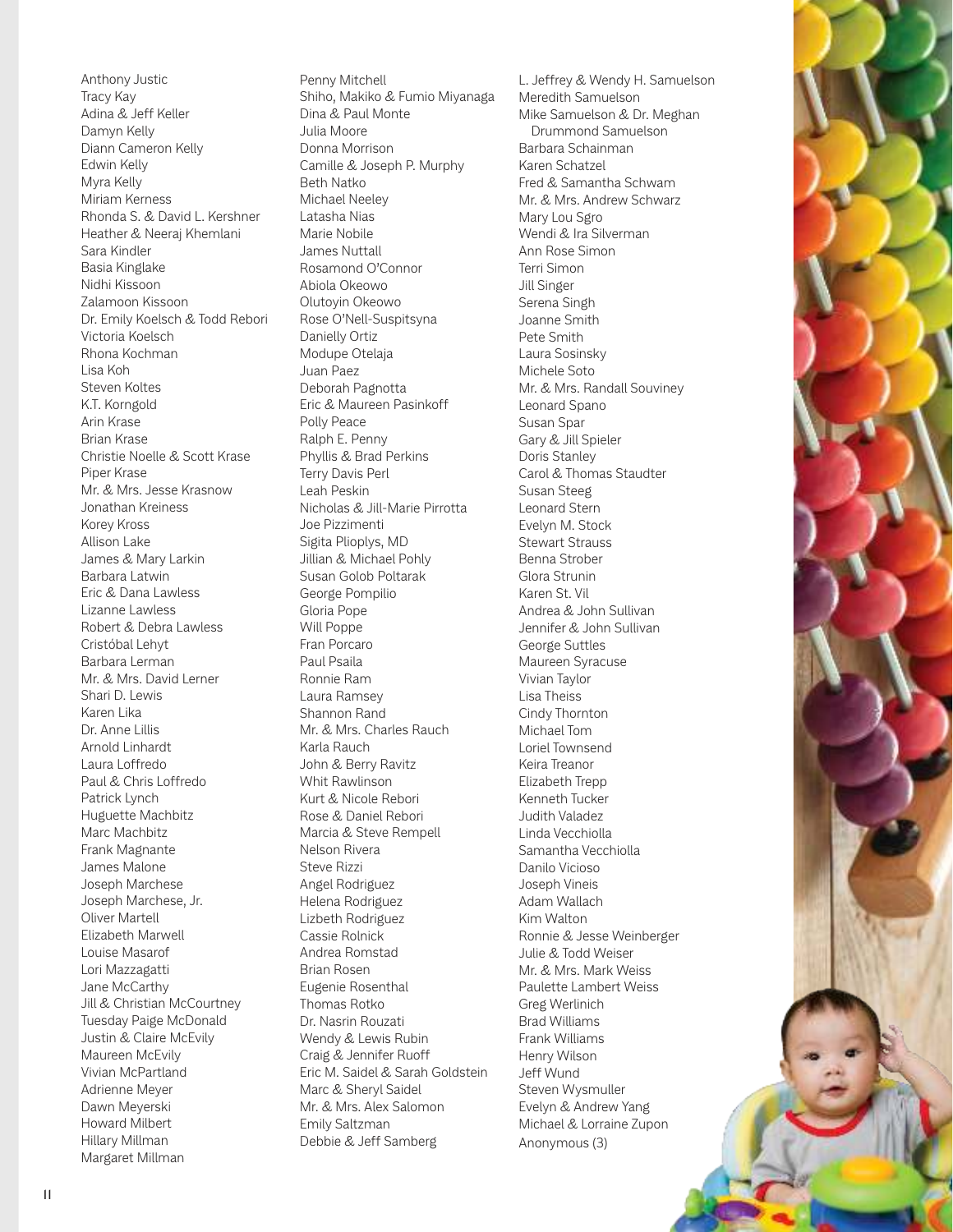# **Financials**

#### **Government Contracts**

New York State Department of Health

New York State Office of Children and Family Services

Westchester County Department of Social Services

Westchester County Office for Women

Westchester County Office of Workforce Investment

U.S. Administration for Children and Families - Head Start (through grantee WestCOP)



### **Grants**

Grants received from our generous business, individual and nonprofit partners allow us to offer important and innovative programs that improve early care and learning for children in Westchester.

| <b>GRANTOR</b>                          | <b>PURPOSE</b>                                             |
|-----------------------------------------|------------------------------------------------------------|
| Frog Rock Foundation                    | Basic Needs                                                |
| Mother Cabrini Foundation               | Quality Improvement for Spanish-Speaking Family Providers  |
| St. Faith's House                       | Quality Improvement for Spanish-Speaking Family Providers  |
| Sexauer Foundation                      | Hands-on Exploration Programs for Children, Early Literacy |
| <b>Fdith Glick Shoolman Foundation</b>  | <b>General Support</b>                                     |
| Philip and Lynn Straus Foundation, Inc. | <b>General Support</b>                                     |
| Anonymous (2)                           | <b>General Support</b>                                     |
| Anonymous (I)                           | <b>Enhanced Employee Compensation</b>                      |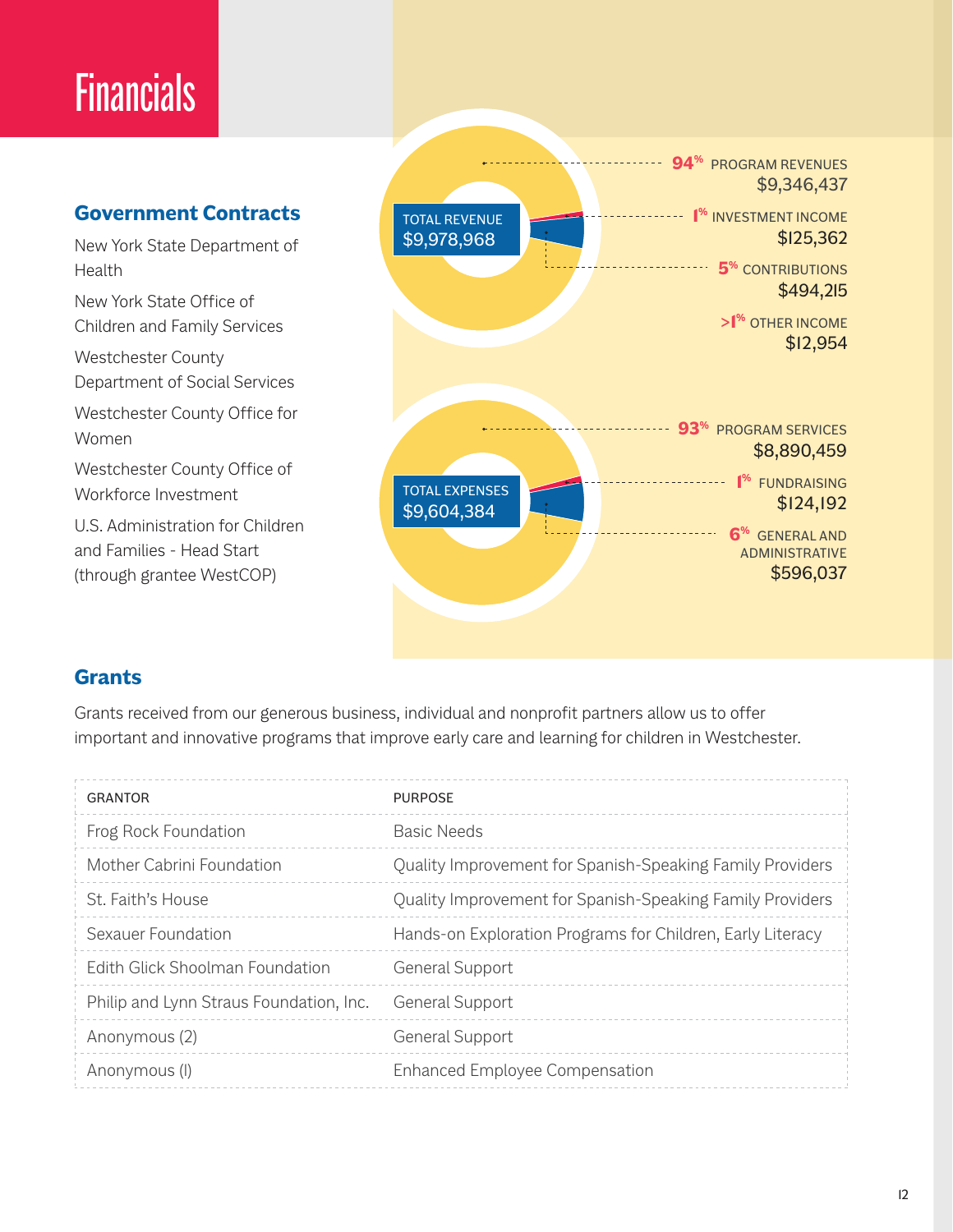# Board of **Directors**

#### **Officers**

PRESIDENT Christie Noelle Krase Educator, Chappaqua Central School District

VICE PRESIDENT Dr. Emily Koelsch General Pediatrics, BCHP

#### TREASURER Eric Pasinkoff Attorney, Law Offices of Eric Michael Pasinkoff, Esq

**SECRETARY** Alyce Gorch Sr. Project Manager of Creative Services, DESIGN WITHIN REACH, Division

of Herman Miller Brands

# Staff

## MANAGEMENT TEAM

Kathleen Halas Executive Director

Laura Cleare Professional Development Director

Michael Goldman Finance and Administration Director

Lindsay Iacovello Provider Services Director

Dana Lawless Development Director

Katherine Mancini Health Care Consultant Services Director

Nicole Masucci Family and Employer Services Director

Juanita Pope Community Events Director/Office Manager PRESIDENT (EMERITUS) Craig Ruoff Executive Managing Director, Colliers International

#### **Members**

Jessica M. Apicella Account Director, Buzz **Creators** 

Helaine S. Brick-Cabot Principal, Law Offices of Helaine S. Brick-Cabot

Sue D'Emic Senior Vice President/ Accounting Officer and Controller, Booking Holdings

Wayne Gosnell Partner, Clayman & Rosenberg LLP

Zolaida Guzman Vice President of Operations, LGI Forensic Engineering, P.C.

#### FINANCE STAFF Christine Iacovello

Bookkeeper

ADMINISTRATIVE STAFF

Jasmine Robinson Communications Associate

Jovanna Romero Receptionist

#### PROFESSIONAL DEVELOPMENT STAFF

Idie Benjamin Program Specialist / Career Advisor

Lillieth Boniello Infant Toddler Mental

Kelsy Burgos Bilingual Health/Family Specialist

Jami Flynn Coordinator

Teresa Garcia Bilingual Early Childhood Quality Specialist

Juliana Leshi Administrative Assistant

Cynthia Miller Baby Steps Forward Specialist

Diann Cameron Kelly, PhD Associate Provost for Student Success, Adelphi University

Nidhi Garg Kissoon Intellectual Property Counsel, Entegris, Inc.

Joe Marchese Partner, Silverson, Pareres & Lombardi LLP

Camille Failla Murphy LCSW, ACSW, Founder & Director, Women's Research and Education Fund

Danielly Ortiz Director of Development & Communications, Garra

Modupe Otelaja Sales Operations Leader for IBM/Red Hat Go-To-Market Synergy, IBM

Nicholas R. Pirrotta, CFP Financial Advisor, Clarfeld Financial Advisors

Carmelita Ozoa-Bota Infant/Toddler Specialist Susan Panarella

Infant Toddler Mental Health Specialist

Sarah Ruppert Infant/Toddler Specialist

RESOURCE & REFERRAL

Cathy Fernandez Resource and Referral Database Administrator

Debbie Gonsalves Resource & Referral Coordinator

Arlene Leuzzi Scholarship Coordinator

Andrea Rosendo Child Care Subsidy Specialist

Evelyne Velez Resource and Referral Child Care Counselor

PROVIDER SERVICES **STAFF** 

Jessica Cardenas CACFP Bilingual Case Manager

Whit Rawlinson Digital Health Innovation Leader, Merck Oncology

Eric M. Saidel, JD, SHRM-SCP, SPHR Director of Human

Julianna Flanagan Thurau

Administrative Assistant Analidia Flores

Bilingual Legally Exempt Enroller

Evelyn Henriques Registrar

Jury Martinez CACFP Bilingual Case Manager

Elsa Sanchez Bilingual Registrar

Alexandra Santana Assistant Director of Provider Services

Michele Sardullo Registrar

Monica Soto Bilingual Registrar

Jason Thomas Legally Exempt Coordinator

Phillip Wise Registrar

Resources Weill Cornell Medicine Jeff Samuelson Retired Senior Business Executive Laura Stout-Sosinsky, PhD Research Scientist Public Health Management Corporation Impact Data Principal Associate, Capital One Samantha Vecchiolla Real Estate Agent, William Raveis Latoya Carney-Ramsey Provider Services Supervisor Teekeesh Corwell Legally Exempt Resource Specialist Noreen Delacy



STAFF

Specialist

Infant/Toddler Regional